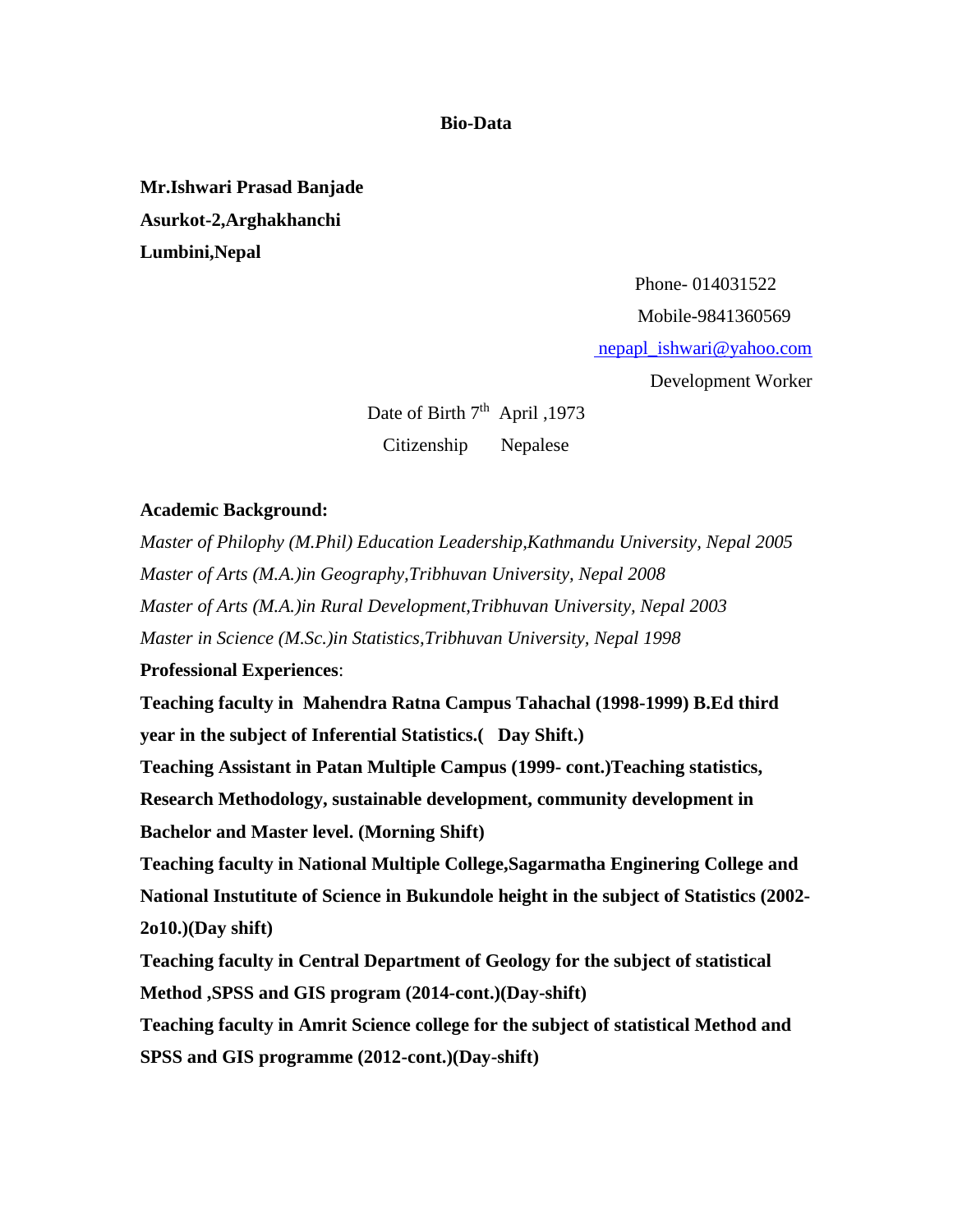*Teaching faculty in College of Applied Food and Dairy college in Master Level in the subject, Research and Statistical Methods since 2005 -cont (day- shift) Teaching faculty in Gramin Adarsha Multiple campus in Master Level in the subject of Rural Turism, Sustainable Development, Community Development , Research and Statistical Methods in 2005 -20012 (Night shift)*

## **Training Received:**

*Training on Statistical Package for Social Science(SPSS) and Excel Package from Microsoft Computer Institute, National open college, Patan multiple campus,Central department of Statistics.*

*Geographical Information system(GIS-2009), from Central Department of Geography Participatory Rural Apprisal(PRA), from Patan Multiple Campus Rapid Rural Appraisal (RRA-2010) from Patan Multiple Campus,* 

*R-Programme From Kathmandu institute of Applied science(KIAS-2015) Improved Cooking Stove(ICS-2011) training from Research Center for Applied Science and Technology(RECAST).Beehive Briquette Technology*

**Research Activities:**

**Home stay statistics and its outcome in rural Community people of Nepal(2015) Problem and Prospect of Female Employment in Domestic Tourism In Nepal (2014) Under the financial assistance of University Grant Commission.**

**Statistical analysis of Decentralize Local Governance System in Nepal(2012) Under the financial assistance of University Grant Commission.**

**Problem and Prospect of irrigation project in community level. A case study of Dhanabhu Irrigation Project in Dhanabhu,Bugmati of Lalitpur District.(2009) Under the financial assistance of NEW ERA**

**An Impact Assessment of Village Development Programme in Rural Development Process**:A Case Study of Badikhel VDC of LalitpurDDC,.(Under the financial assistance of UNDP-**2005**)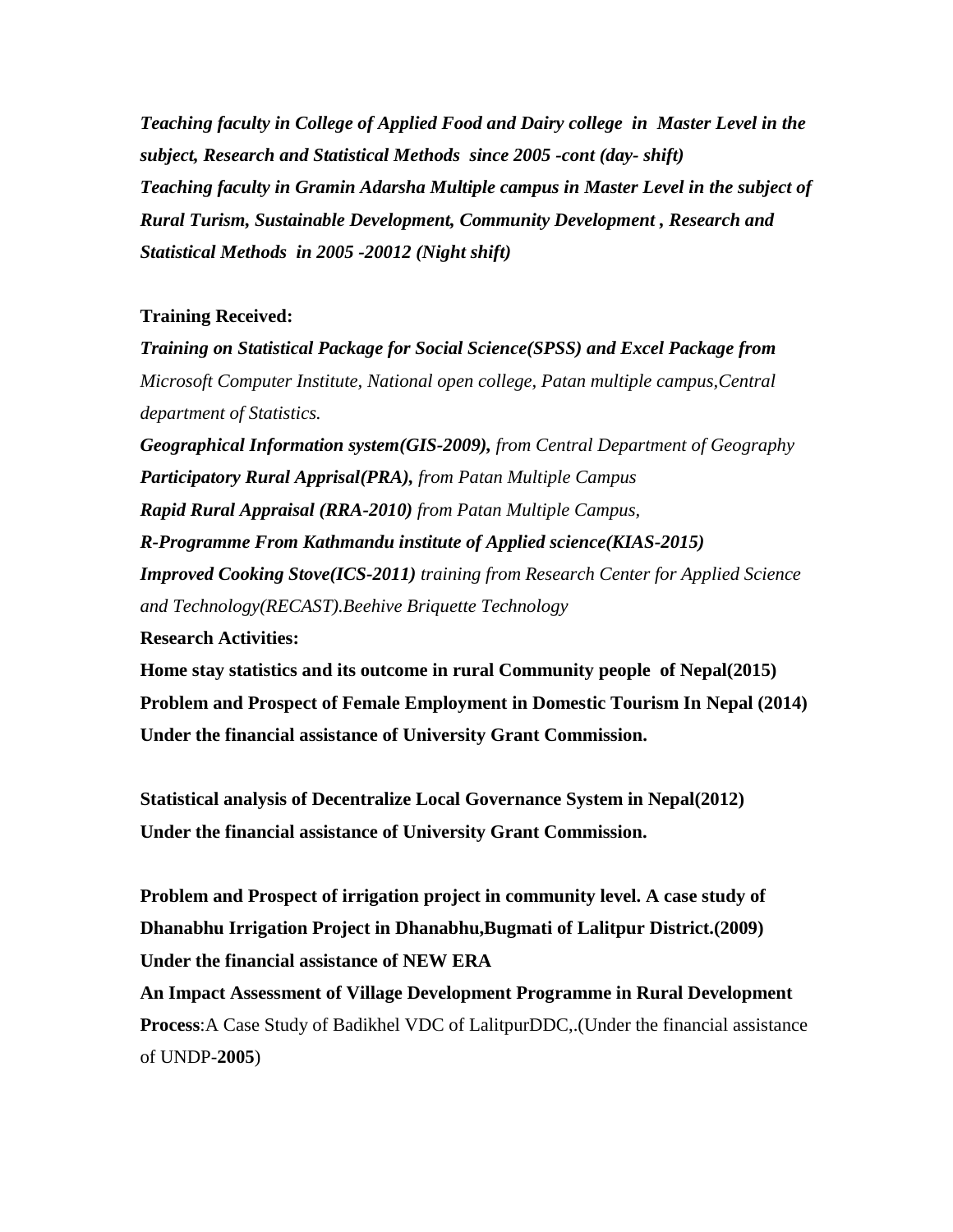**Gender Empowerment through Social Mobilization:** A Case Study of Bugmati VDC of Lalitpur DDC, ,.(Under the financial assistance of NORAD,Ministry of local development-**2004**)

**An Intensive Study of Beehive Briquette Technology submitted** to Alternative Energy promotion center ,Dhobighat

**Effectiveness of Birth registration Programme in Terai Region under the financial assistance of Plan Nepal(2003\_)**

**An Intensive Study of Community Managed Schools** : A case study of Lamatar VDC of lalitpur district. ,(Hasimoto scholarship program.School of Education K.U-**2002**)

**Socio-economic Impact of Decentralized Local Governance Support Programme on Rural women**: (A case study of Lamatar VDC of lalitpur district. ,.(Under the financial assistance of NORAD and MLD)

### **Trainings Conducted:**

**Training on the production and use of beehive Briquettes, organized by women's effort in development in Arghakhanchi District, Nepal supported by Alternative Energy Promotion Center From 29 may to 5 june,2004 Awareness programme on Renewable energy technology conducted in Lamatar VDC 31 may to 3 June in sheringery community Members Training on PRA.RRA and production and use of beehive Briquettes, organized by CIMOHAM and HIMAWANTI supported by ICIMOD in lele VDC of lalitpur DDC,2006 august 28 to September 2.**

#### **Supervisor:**

**Supervisor in Research in Master level (T.U) M.Phil and Ph.D Level(Indian**  University).The issue related with community **development,Tourism,poverty,Baseline study,Mid term evaluation, End line survey, Environmental Impact Assessment(EIA),Issues,Organisational Management,. More**